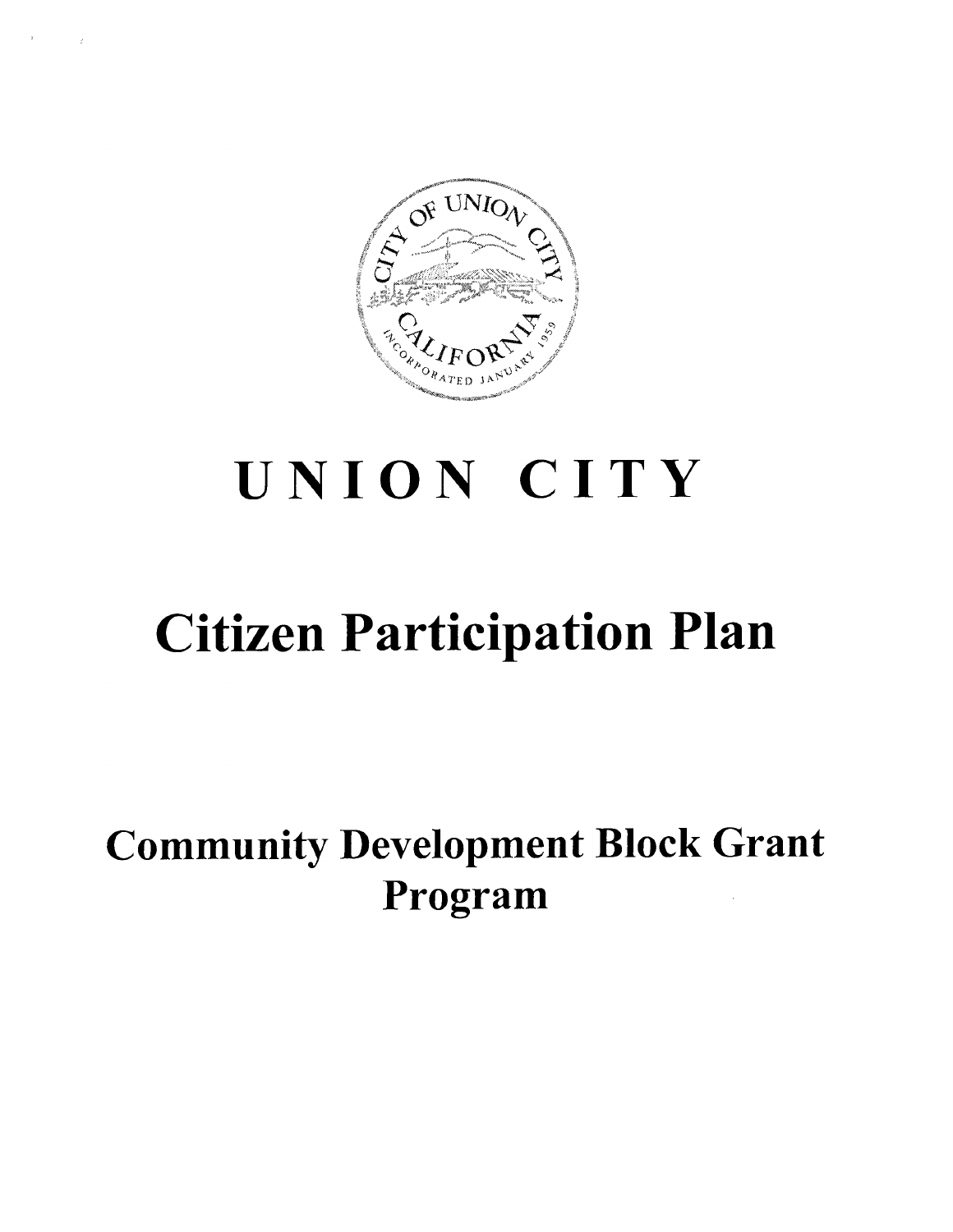### I. INTRODUCTION

The Union City Community Development Block Grant Program is funded by the federal Community Development Block Grant Program established by the Housing and Community Development Act of 1974. From 1975 to 1987 Union City received funds under the Act as part of the Alameda County "Urban County". In 1988, Union City began receiving funds directly from the federal government as an entitlement community. In 1991, the City became a member of the Alameda County HOME Consortium.

The CBDG Program funds various eligible activities to fulfill the following program objectives:

- A. HOUSING REHABILITATION
	- 1. Promote the maintenance and repair of housing for low and moderate income persons and the disabled.
	- 2. Rehabilitate existing substandard housing for low and moderate income owners and renters.
- B. ECONOMIC DEVELOPMENT
	- 1. Promote economic development that will eliminate blight and/or benefit low and moderate income persons.
- C. FAIR HOUSING
	- 1. Promote fair housing
- D. PUBLIC SERVICES
	- 1. Promote programs which help meet the needs of the community's disadvantaged.

The role that citizens play in the CDBG Program is an important one. The success of the City's program is dependent upon continuous involvement of citizens at several levels in the formulation and operation of the CDBG program.

In accordance with the provisions of Section 104(a) of the 1987 Housing and Community Development Act, this Citizen Participation Plan reflects the various ways in which citizens participate in the total Community Development Block Grant Program to work toward the fulfillment of the overall program goals.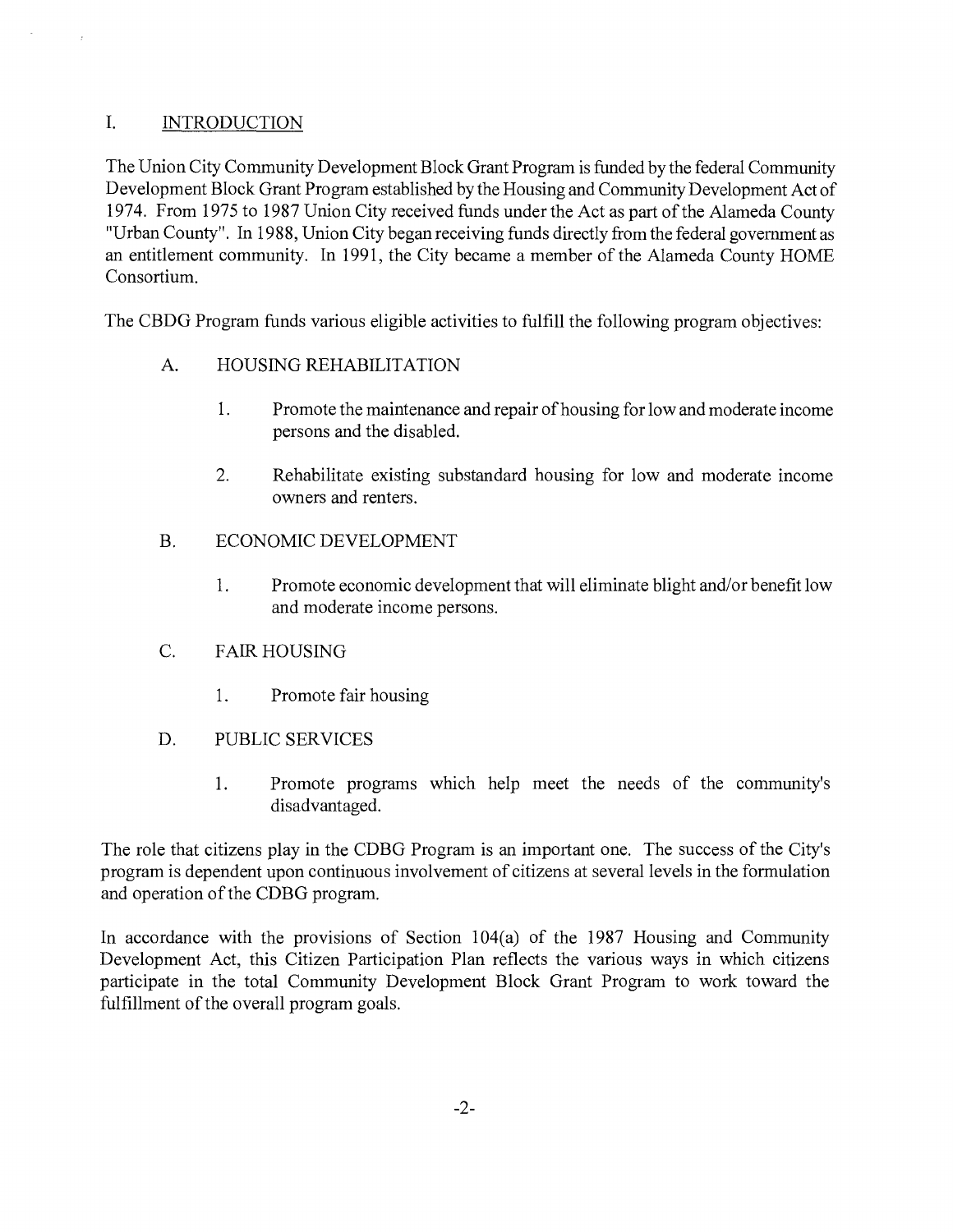#### **GENERAL**

#### I. Purpose and Goals

The overall purpose of the citizen participation plan is to encourage and provide citizens of Union City with an opportunity to participate in an advisory role in planning, implementing, and assessing the Union City Community Development Block Grant (CDBG) Program. More specifically, the aims of the Plan are:

- A. Encourage citizens, particularly very-low- and low-income residents of low- and moderate-income neighborhoods, to participate in the development of the five -year Consolidated Plan, annual Action Plan, substantial amendments to the Plans, and the Annual Performance Report.
- B. To identify community needs which can be addressed by the CDBG program; and
- C. To provide community support and participation in the various projects sponsored by CDBG

#### II. General Approach to Citizen Participation

#### A. Open Participation

All aspects of citizen participation will be conducted in an open manner with freedom of access for all interested persons. Citizens will be encouraged to participate in all aspects of the CDBG Program.

In the case of target area improvements, such as streets or parks, target area residents will be encouraged to participate in the development and review of policy decisions regarding the implementation of such projects.

Citizens will also be encouraged to suggest program and marketing improvements, and to evaluate the CDBG program.

#### B. Funding Availability

Citizens, public agencies, and other interested parties will have information available to them that includes the amount of assistance the jurisdiction expects to receive and the range of eligible activities that may be undertaken. This information will be published in a newspaper of general circulation at least 30 days prior to the date applications for funding are due.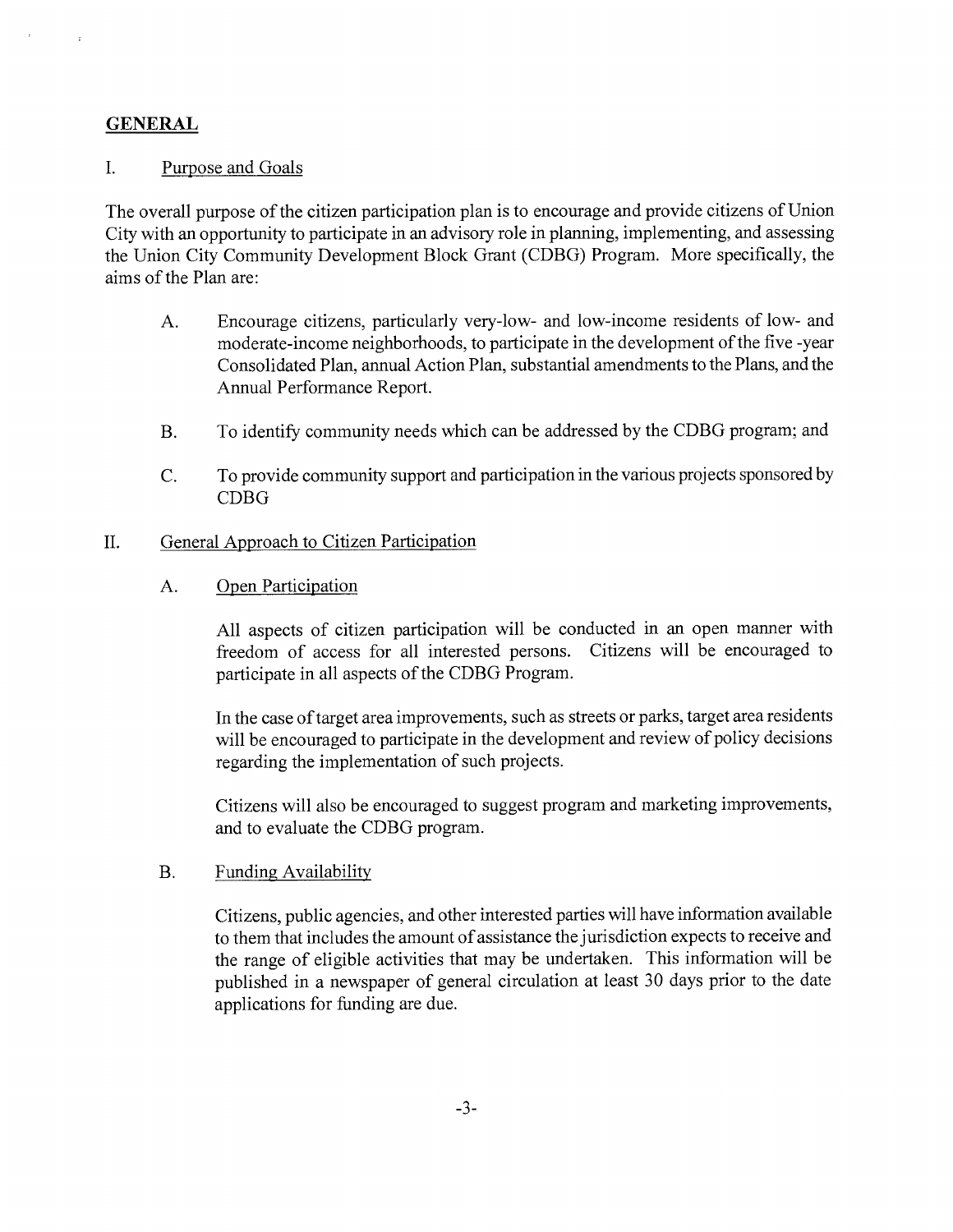#### C. Public Review Period

The public review periods will be scheduled as required and as detailed in Section V and VII of this plan.

#### D. Technical Assistance Provided by Both City and County Staff

City staff will offer technical assistance to citizens, citizen organizations, groups of low and moderate income persons, and groups of residents of blighted neighborhoods which request assistance in developing proposals and a statement of views.

Technical assistance includes provisions of necessary information, counseling on procedures and processes, and assistance in completion of any and all forms necessary to submit a proposal or statement of a viewpoint.

#### E. Public Information Records Available to the Public

The City will provide for full and timely disclosure of its program records and information consistent with applicable State and local laws regarding personal privacy and confidentiality.

Documents relevant to the program will be made available upon request (written or oral) for citizen review during normal working hours at the Union City Civic Center.

Citizens will be provided with reasonable access to records regarding the past use of funds.

Records of all public meetings and hearing will be maintained.

All key documents, including the proposed and approved application for the current year and all prior applications, letters of approval, grant agreement, the citizen participation plan, evaluation reports, and performance reports required by HUD will be maintained.

Other records include documents regarding other important program requirements, such as contracting procedures, environmental policies, fair housing and other equal opportunity requirements, and relocation provisions. Flyers, newspapers, articles, newsletters and other documents used to inform citizens of the funding and program will be available.

Records of clients which are private in accordance with applicable laws shall not be made available to the public.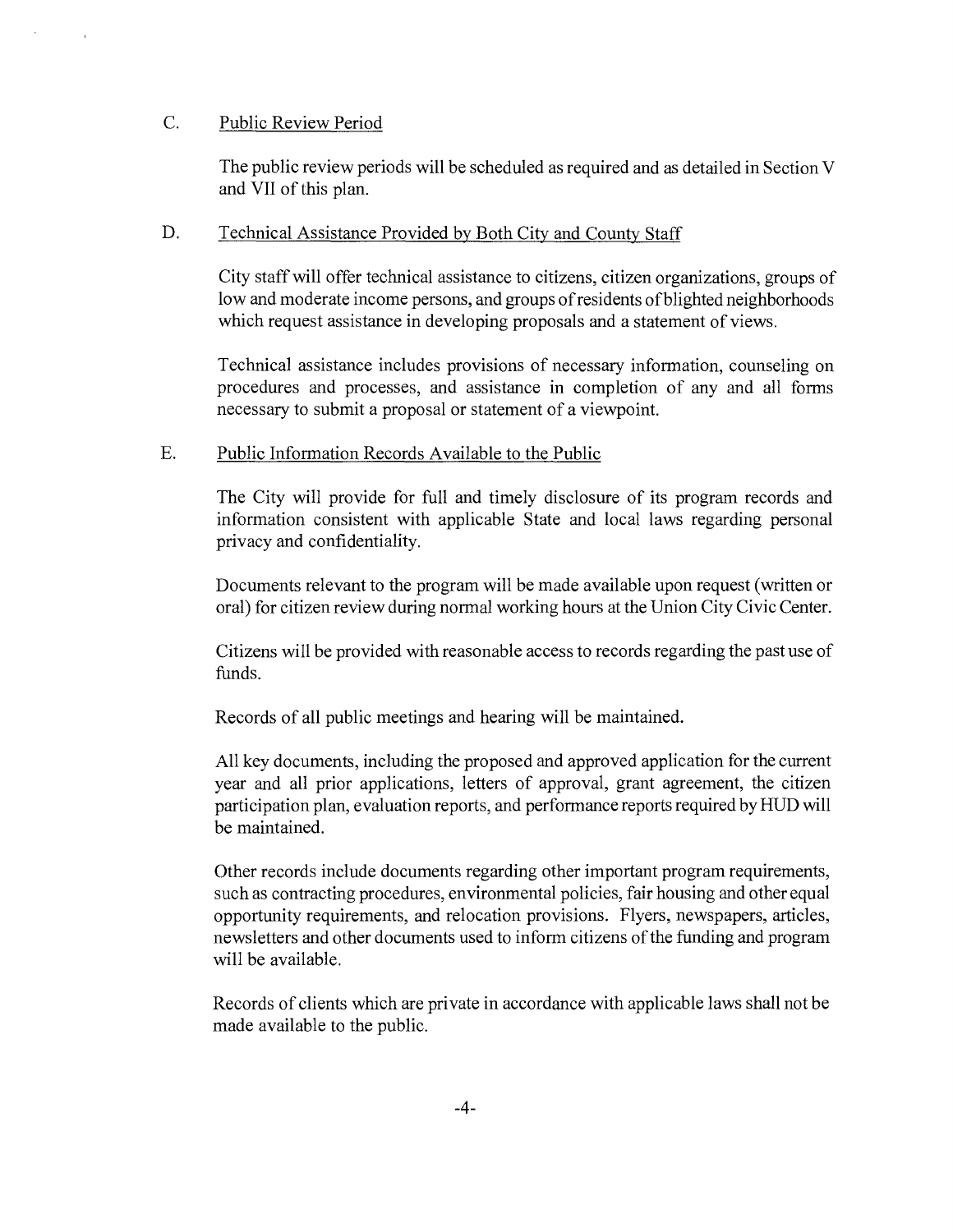#### F. Bilingual Information

The City recognizes the needs of its non-English speaking residents and will attempt to meet those needs. The City will provide information and staff assistance in languages, as necessary and reasonable expected, to allow non-English speaking residents the opportunity to participate in the CDBG program.

#### III. Levels of Participation

There are three levels in the Union City CDBG citizen participation process: individual citizen, neighborhood, and citywide. This structure maximizes the opportunities citizens have to participate in the program. Each level includes distribution of information on the program, community outreach, and public hearings or meetings held to plan and implement the program as needed.

#### A. Individual Citizen Level

Citizens have an opportunity to register comments or complaints by letter, telephone or in person. Staff will respond to all citizen comments, complaints and grievances within fifteen (15) working days of their receipt where practicable.

#### B. Neighborhood Level

Within the city there are target neighborhoods which are the focus of CDBG activities. These neighborhoods are comprised of over 51% low/moderate income households.

Public meetings, City-wide newsletters and other means of outreach will be used to assure participation by neighborhoods in the planning and implementation of all neighborhood based projects. The meetings will be advertised in a timely manner and substantial efforts made to notify all neighborhood residents of meetings.

#### C. City Wide Level

A public hearing will be held annually before the City Council to allow citizen review and comment on the annual funding and needs statements. All necessary information for such citizen review and assessment will be made available at the hearing as well as in advance of the hearing. In addition, a public hearing will be held annual before the Alameda County HOME Consortium to allow citizen review and comment on annual program performance. All necessary information for such citizen review and assessment will be made available at the hearing as well as in advance of the hearing.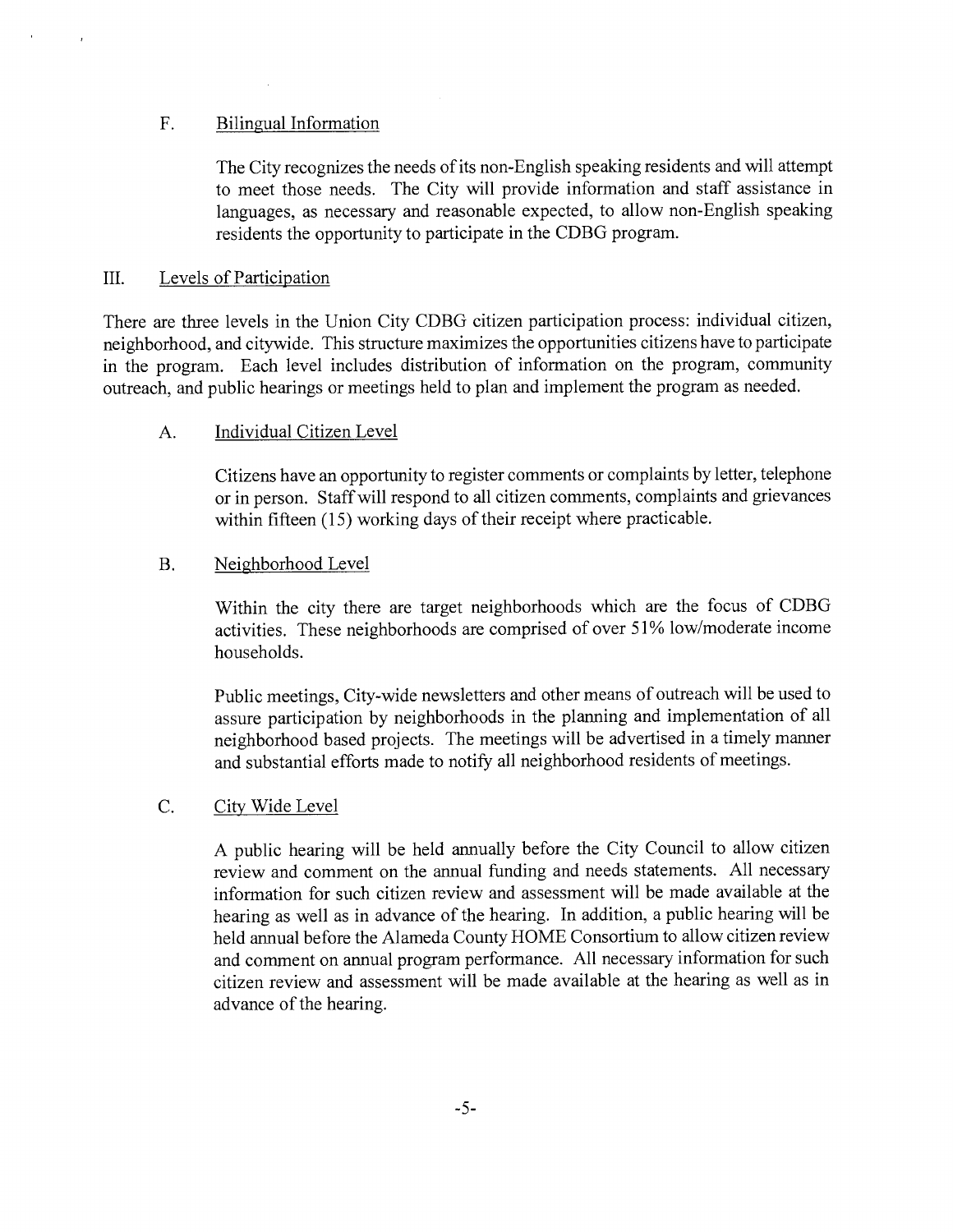#### V. Program Evaluation

The annual Consolidated Annual Plan Performance and Evaluation Report (CAPER) on the overall CDBG program will be made available to the public for review and comment. The Alameda County HOME Consortium holds a public hearing on Program performance within 90 days of the end of each program year.

#### VI. Union City Displacement Plan

Union City will comply with Department of Housing and Urban Development (HUD) regulations, Uniform Relocation Assistance and Real Property Acquisition for Federal and Federally Assisted Programs of 1986, when real property is acquired to implement activities of the HCD program and if persons are involuntarily displaced. Guidelines are applicable to real property owners, tenants, business establishments and mobile homes.

When relocation will occur, persons scheduled to be displaced are furnished with a written description of the urban county relocation program as soon as feasible. The program includes a description of replacement housing and other relocation payments conditions of eligibility and procedures for obtaining payment, advisory services that are available, explanation of the 90 day advance notice and assurance that the displaced cannot be required to move permanently unless at least one comparable replacement dwelling has been made available.

Benefits include a choice from three or more comparable replacement dwellings or replacement housing payments, transportation to inspect housing, payment for moving and related expenses and counseling to minimize adjustment hardships.

- A. General: Union City will comply with Department of Housing and Urban Development (HUD) regulations, Uniform Relocation Assistance and Real Property Acquisition for Federal and Federal Assisted Programs of 1986, when real property is acquired to implement the HCD Program and if persons are involuntarily displaced. Guidelines cover real property owners, tenants, business establishments and mobile homes.
- B. Acquisition: Real property will be acquired expeditiously and by negotiation only after a written appraisal. Owners will be offered just compensation and will be paid before surrendering possession of their property.
- C. Relocation: As soon as feasible, persons scheduled to be displaced are furnished with a written description of the urban county relocation program. The program includes a description of the replacement housing and other relocation payments, condition of eligibility and procedures for obtaining payment, advisory services that are available, explanation of the 90 day advance notice and assurance that the displaced cannot be required to move permanently unless at least one comparable replacement dwelling has been made available.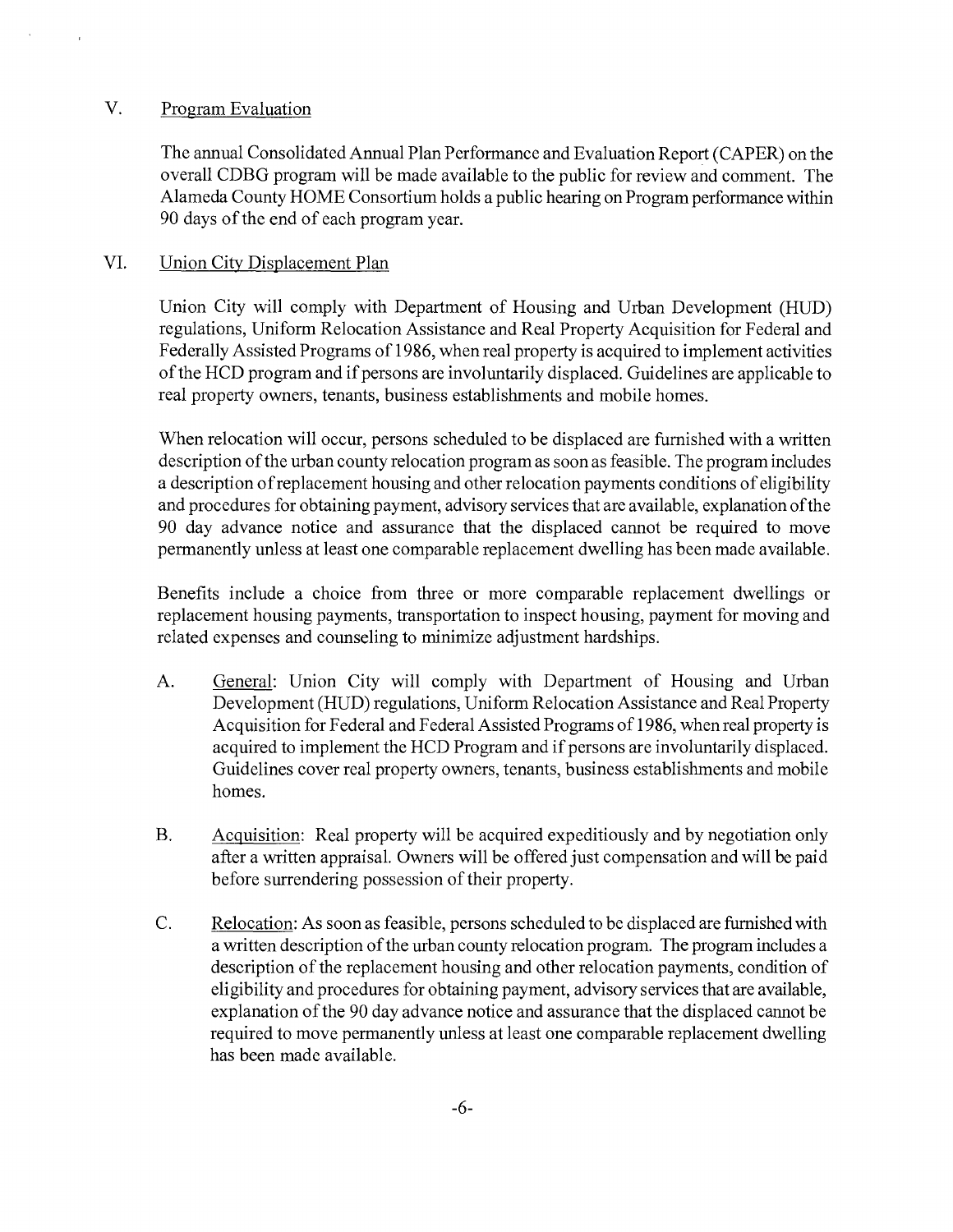VII. The Five-Year consolidated Plan, Annual Action Plan, Annual Performance Report (CAPER) and substantial Amendments to the Consolidated Action Plans

This section is applicable to each jurisdiction participating in the Alameda County HOME Consortium, which includes Union City. The HOME Consortium was established in 1991 for the development or rehabilitation of affordable housing. The HOME Consortium includes the cities of Alameda, Fremont, Hayward, Livermore, Pleasanton, San Leandro, and Union City, and the Urban County jurisdictions of Albany, Dublin, Emeryville, Newark, and Piedmont, and the unincorporated areas. Each CDBG entitlement jurisdiction has adopted this section as a part of its Citizen Participation Plan. As lead agency of the Alameda County HOME Consortium, Alameda County HCD is responsible for coordinating the Alameda County HOME Consortium Consolidated Plan, Action Plan, and Annual Performance Report. A main goal of the Citizen Participation Plan is to encourage citizens, particularly low and moderate income residents of low and moderate income neighborhoods, to participate in the development of the five-year Consolidated Plan, annual Action Plan, substantial amendments to Consolidated/Action Plans, and the Annual Performance Report.

The five-year Consolidated or annual Action Plan is due to HUD 45 days before the start of the program year. The Annual Performance Report (CAPER) is due to HUD 90 days after the end of the program year.

A. Consolidated Planning Process

As part of the consolidated planning process, at least two public hearings will be held each program year to obtain citizens' views and to respond to proposals and questions. The public hearings will be conducted at two different stages of the program year with one occurring prior to the Consolidated or Action Plan being published for comment. Together the hearings must address housing and community development needs, development process of proposed activities, and review of program performance.

1. The first public hearing will be held prior to the draft publication of the five-year Consolidated or annual Action Plan. This hearing will address housing and community development needs and development of proposed activities.

2. The second public hearing will be held during the 15-day public review period for the Annual Performance Report. This hearing will address a review of program performance.

3. Both public hearings are held during a regular meeting of the Alameda County Housing and Community Development Advisory Committee (HCDAC) which is made up of nine members appointed by the Alameda County Board of Supervisors.

4. All hearings will be held at times and locations convenient to potential and actual beneficiaries and will accommodate persons with disabilities. Notices for hearings will published in one or more local newspapers of general circulation, and notices will be sent to interested parties, including, but not limited to: associations, non-profit organizations, and service providers.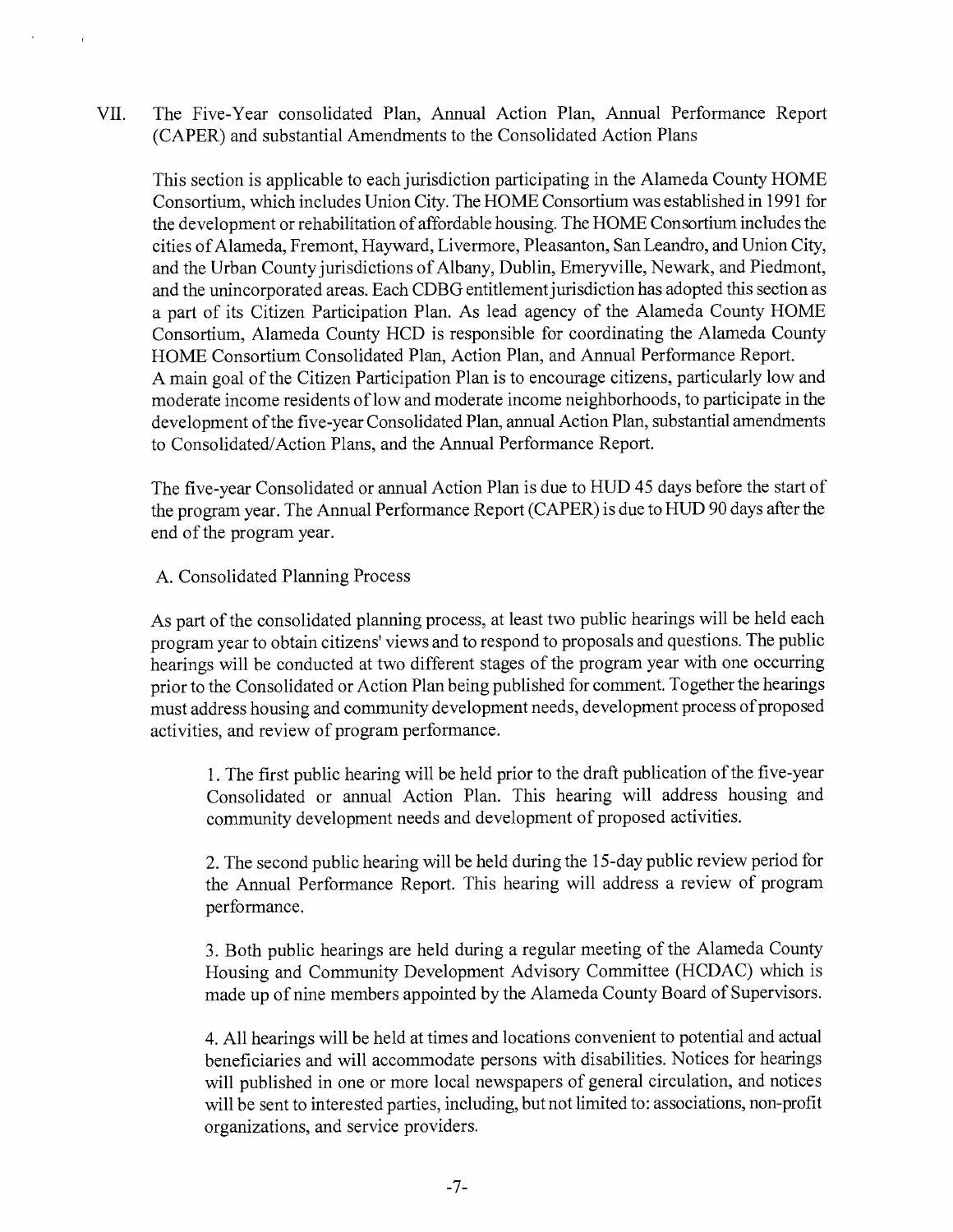5. There shall be a 30-day public review period during which citizens may comment on the Consolidated Plan or Action Plan. A public notice for the public review period will be published in one or more local newspapers of general circulation, and notices will be sent to interested parties, including, but not limited to: associations, non-profit organizations, and service providers.

6. Public notices will include a summary of the contents and purpose of the Consolidated Plan, annual Action Plan, or Annual Performance Report, and include a list of the locations where complete copies may be examined.

7. Summaries of the five-year Consolidated or annual Action Plan and Annual Performance Report will be available in formats accessible to persons with disabilities, upon request.

8. The five-year Consolidated or annual Action and Annual Performance Report will be made available at libraries, government offices and public places during the 30 or 15 day public review period, as applicable.

9. The five-year Consolidated or annual Action Plan and Annual Performance Report will be provided free-of-charge to a reasonable number of citizens and groups that request them.

10. Any comments or complaints of citizens received in writing, or orally at the public hearings shall be considered by the Alameda County HOME Consortium. A summary of the comments or complaints, and a summary of any comments or complaints not accepted and the reasons therefore, will be attached to the applicable document upon submission to HUD.

11. In May, during a regularly scheduled meeting of the Board of Supervisors, a public hearing will be held on the proposed Consolidated or Action Plan prior to final approval.

12. HCD will publish in the "Community Calendar" section of local newspapers, scheduled meeting dates of the HCDAC allowing for citizen comment throughout the program year.

#### B. . Substantial Amendments to the Consolidated/Action Plans

Citizens will be given reasonable notice and an opportunity to comment on substantial amendments made to the Consolidated or Action Plan.

1. Public Notice and Review

a) Alameda County HCD will issue a public notice on behalf of any HOME Consortium jurisdiction making a HOME Program substantial amendment to the Consolidated or Action Plan. All public notices shall describe the substantial amendment being proposed to the Consolidated or Action Plan.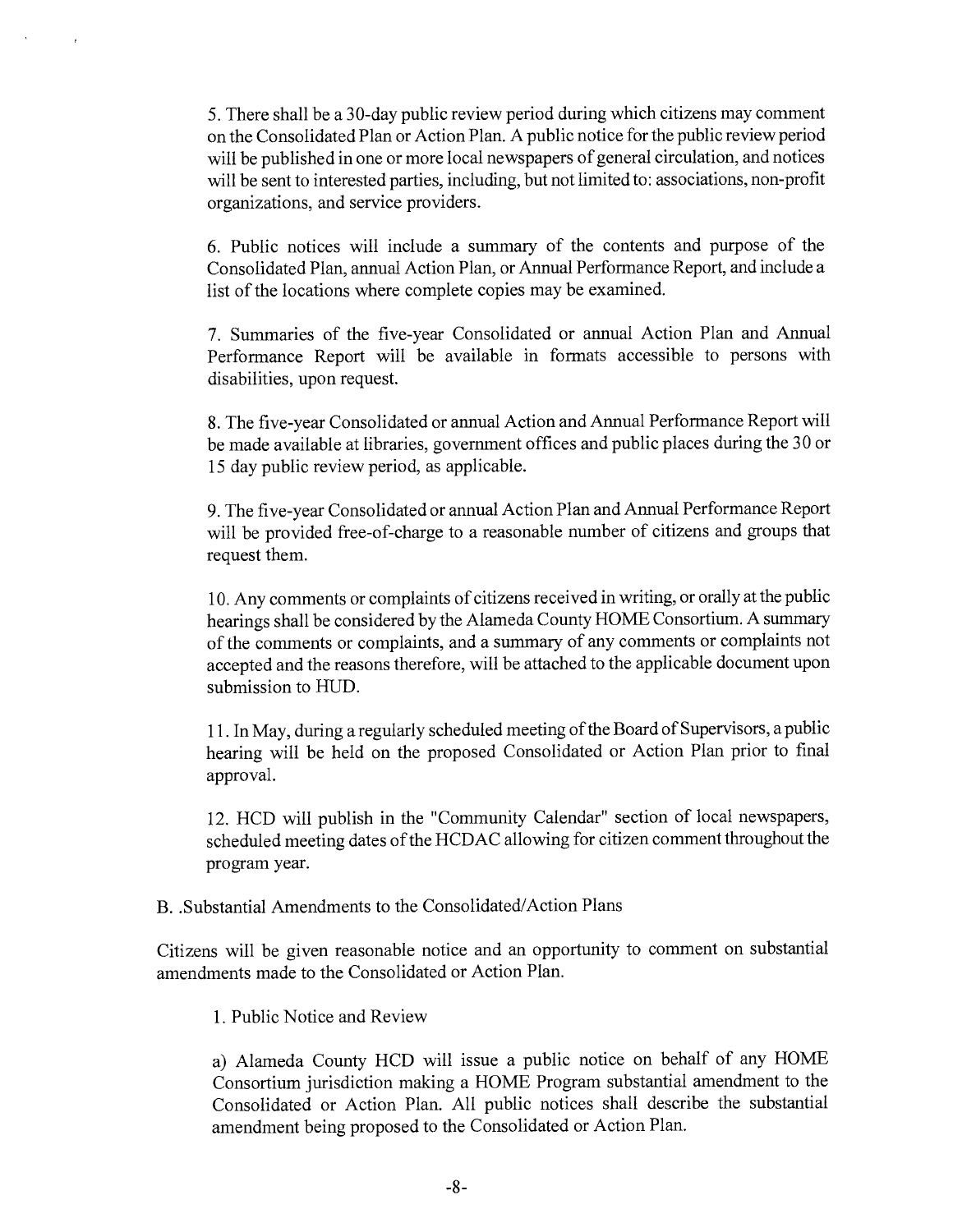b) Each entitlement jurisdiction is required to issue a public notice for any substantial amendment to its CDBG Program — an Affidavit of Publication must be forwarded to Alameda County HCD for Consolidated Plan records. All public notices shall describe the substantial amendment(s) being proposed to the Consolidated or Action Plan.

c) Summaries of the public notice will be available in formats accessible to persons with disabilities, upon request.

d) There will be a public review period of 30 days during which comments on the substantial amendment may be made before the amendment is implemented. Comments may be registered in writing or orally.

e) Any comments or views of citizens received in writing or orally shall be considered by the Alameda County HOME Consortium. A summary of the comments or views, and a summary of any comments or views not accepted and the reasons therefore, will be attached to the substantial amendment upon submission to HUD. HCD staff will respond to all comments within fifteen (15) working days of their receipt, where practicable.

2. Criteria for Substantial Amendments

a) HOME Program

1) The Alameda County HOME Consortium shall have the authority to establish criteria for substantial amendments for the HOME Program.

2) Changes in the use of HOME funds from one eligible activity to another shall constitute a substantial amendment, subject to the requirements set forth under this section.

#### b) CDBG Programs

1) Individual CDBG entitlement jurisdictions shall establish criteria for substantial amendments for their individual CDBG Programs. Union City's criteria are included in Appendix A.

#### C. Eligible Activities under the HOME Program and CDBG Program

#### 1. HOME Program

a) HOME funds may be used by a participating jurisdiction to provide incentives to develop and support affordable rental housing and home ownership affordability through the acquisition (including assistance to home buyers), new construction, reconstruction, or moderate or substantial rehabilitation of non-luxury housing with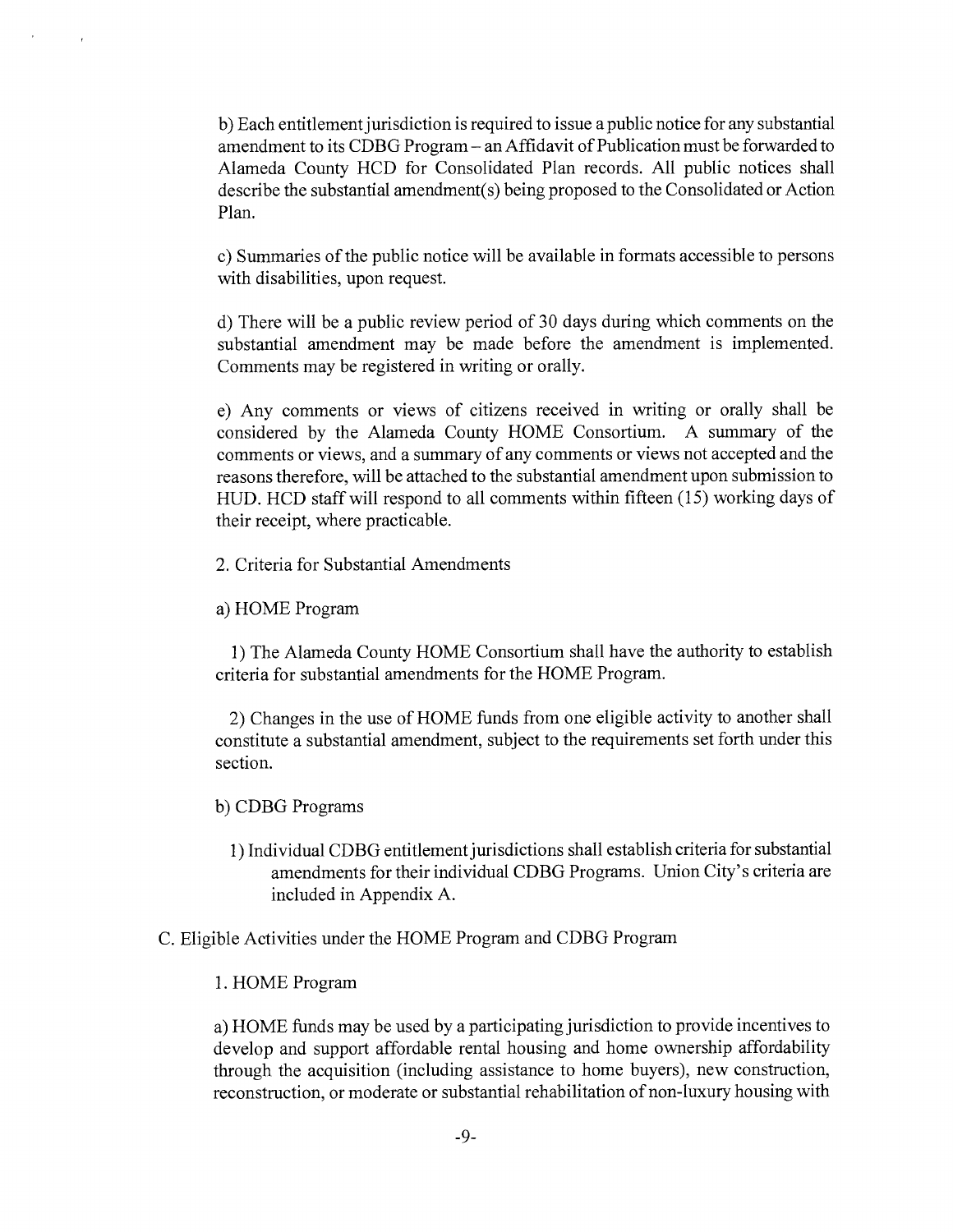suitable amenities, including real property acquisition, site improvements, conversion, demolition, and other expenses, including financing costs, relocation expenses of any displaced persons, families, businesses, or organizations, to provide tenant-based rental assistance, including security deposits; to provide payment of reasonable administrative and planning costs; and to provide for the payment of operating expenses of community housing development organization. The housing must be permanent or transitional housing, and includes permanent housing for disabled homeless persons and single-room occupancy housing.

#### 2. CDBG Programs

a) Individual CDBG entitlement jurisdictions shall describe eligible activities under their individual CDBG Programs. Union City's eligible activities are discussed in Section I of this plan.